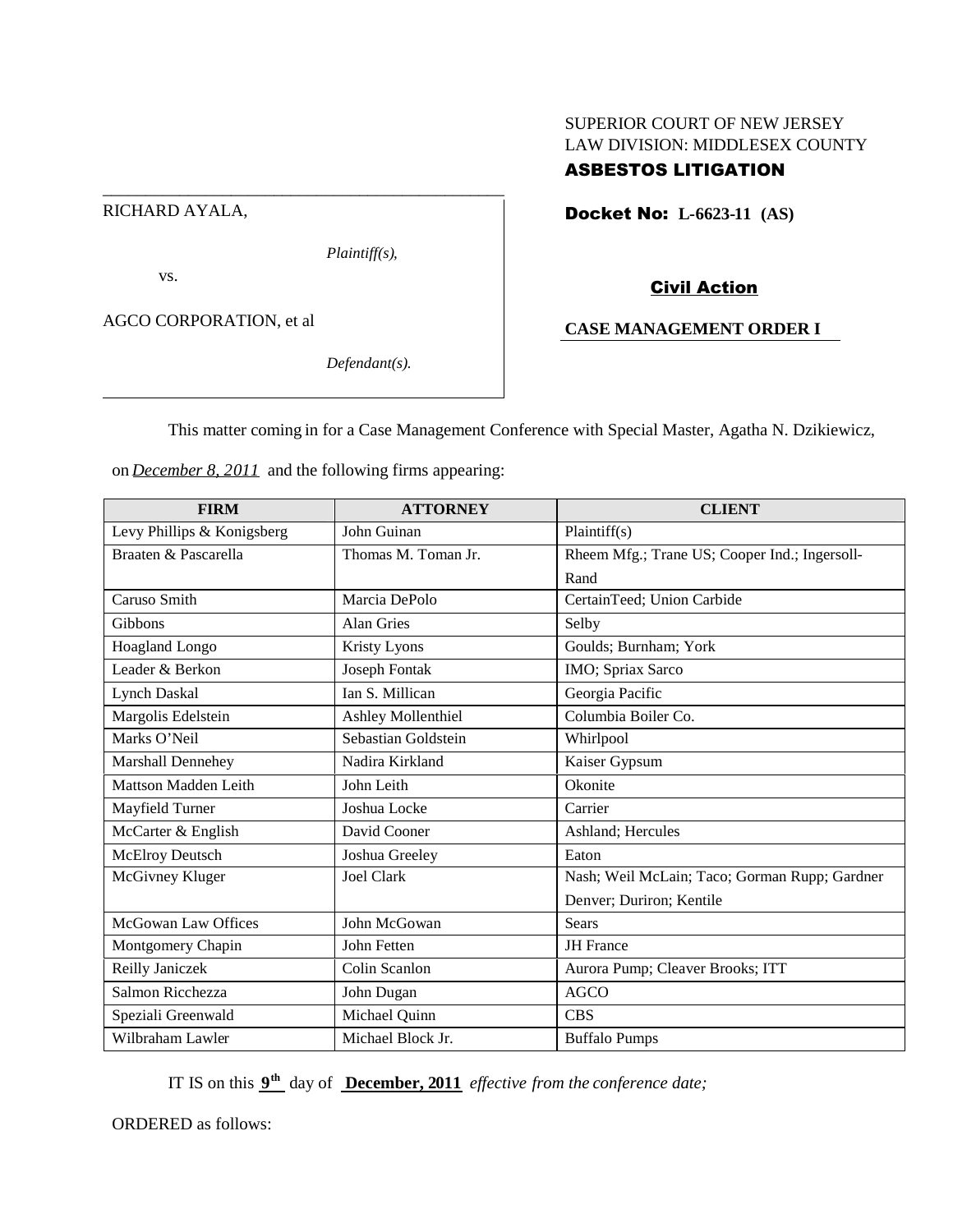Counsel receiving this Order through computerized electronic medium (E-Mail) shall be deemed by the court to have received a copy of the filed original court document. Any document served pursuant to this Order shall be deemed to be served by mail pursuant to *R*.1:5-2.

Defense counsel shall notify plaintiffs' counsel within thirty (30) days of the date of this Order if their client was incorrectly named in the Complaint. Counsel may be barred from raising this defense at a later time for failure to comply.

### **DISCOVERY**

| December 30, 2011 | Defendants shall serve answers to standard interrogatories by this date.                                                                                                                                    |
|-------------------|-------------------------------------------------------------------------------------------------------------------------------------------------------------------------------------------------------------|
| January 13, 2012  | Plaintiff shall propound supplemental interrogatories and document requests by<br>this date.                                                                                                                |
| February 10, 2012 | Defendants shall serve answers to supplemental interrogatories and document<br>requests by this date.                                                                                                       |
| January 13, 2012  | Defendants shall propound supplemental interrogatories and document requests<br>by this date.                                                                                                               |
| February 10, 2012 | Plaintiff shall serve answers to supplemental interrogatories and document<br>requests by this date.                                                                                                        |
| March 30, 2012    | Fact discovery, including depositions, shall be completed by this date. Plaintiff's<br>counsel shall contact the Special Master within one week of this deadline if all<br>fact discovery is not completed. |
| March 30, 2012    | Depositions of corporate representatives shall be completed by this date.                                                                                                                                   |

### **EARLY SETTLEMENT**

April 6, 2012 Settlement demands shall be served on all counsel and the Special Master by this date.

### **SUMMARY JUDGMENT MOTION PRACTICE**

- April 20, 2012 Summary judgment motions limited to product identification issues shall be filed no later than this date.
- May 18, 2012 Last return date for product identification summary judgment motions.

### **MEDICAL DEFENSE**

December 30, 2011 Any defendant wishing to present a medical defense shall advise all counsel of its intention by entering a Notice of Appearance of Defense Medical Counsel by this date. Any defendant who does not file such an appearance by this date may be foreclosed from asserting a medical defense.

 $\_$  ,  $\_$  ,  $\_$  ,  $\_$  ,  $\_$  ,  $\_$  ,  $\_$  ,  $\_$  ,  $\_$  ,  $\_$  ,  $\_$  ,  $\_$  ,  $\_$  ,  $\_$  ,  $\_$  ,  $\_$  ,  $\_$  ,  $\_$  ,  $\_$  ,  $\_$  ,  $\_$  ,  $\_$  ,  $\_$  ,  $\_$  ,  $\_$  ,  $\_$  ,  $\_$  ,  $\_$  ,  $\_$  ,  $\_$  ,  $\_$  ,  $\_$  ,  $\_$  ,  $\_$  ,  $\_$  ,  $\_$  ,  $\_$  ,

April 6, 2012 Plaint iff shall serve additional medical expert reports by this date.